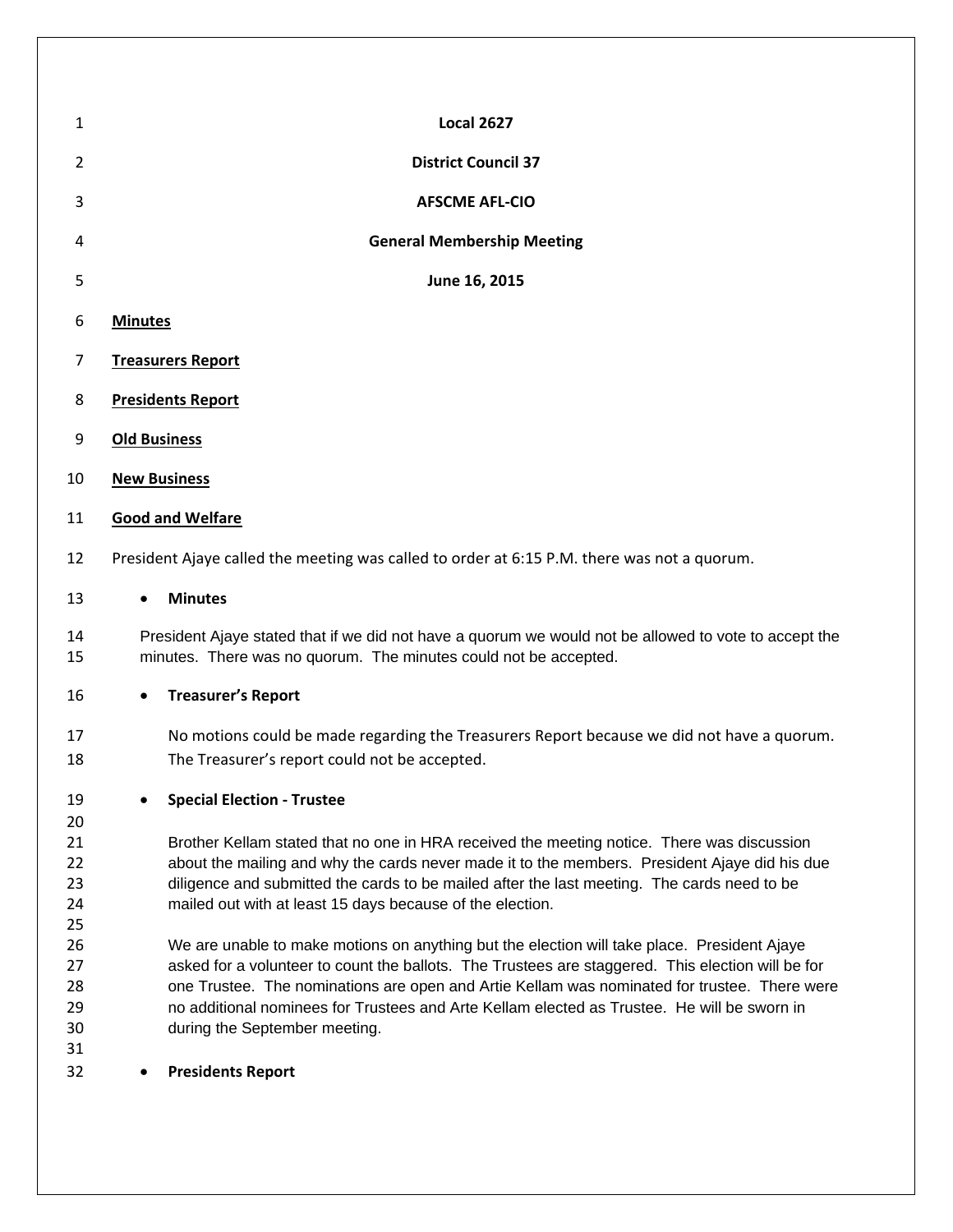President Ajaye discussed an article in the NY Times called Labors Last Stand discussing how the unions are getting wiped out. He encouraged the members to google the article. He did read excerpts of the article addressing the Right-to-Work states. He discussed the "divide and conquer" strategy that is pitting the unions against the workers. NYC PD is moving most of their hot IT work to NJ. Whatever they don't move to NJ, they are moving to Metrotech. They are putting all of our emergency resources in Metrotech. There was a rally last Thursday at NYPD regarding the civilianization of NYPD. The focus is to get the cops back on the street. The turnout was extremely low. President Ajaye read a memo regarding the reduction of outsourcing and the implementation of insourcing. Local 2627 will be taking over the jobs that would normally go to consultants. Brother Kellam inquired about the start of this insourcing. President Ajaye will meet with Henry and try to get the list of postings. He also encouraged the members to brush up on their skills. NYCHA had a pilot program for 3 years for the telecommunicating program and compressed 50 schedule. It was thrown out and now there is a new pilot program as of May  $27<sup>th</sup>$ . The productivity changes will be analyzed around the fall. There were 3 targeted areas and nothing was really discussed for the compressed schedule. The Computer Aide Exam – we had Charlie Coloro volunteer on the test valildation board. It was adopted with no changes and the list was certified as of June 3, 2015 A request to members went out to the members via ealert for 3 volunteers to be part of the validation board for the Computer Service Tech exam. Murdock Haskins is one of the people who volunetter. He gave the prep class. There were 2 other members who volunteered. President Ajaye received many calls regarding the fantastic job Brother Haskins did for the prep class. He was applauded for his efforts. Certified IT Lan and WAN. These titles are being merged into one title with a level being added to maintain the salary range. This title will still have the longevity differential attached to it. President Ajaye found out that telecom titles did not have the "hard to recruit" designation so the Local submitted a letter on 6/3 to Stacey Cumberbatch requestiong that the following titles be added to the "hard to recruit" title list under administrative code 12121. They are telecommunications associate data and voice, telecom specialist data and voice. The local is waiting for a response. 72 OPA is going to be at 410 West 33rd Street Computer Operations Manager and Computer Systems Manager and Telecom Communications manager. DC37 is trying to get these titles to become part of Local 2627. President Ajaye reported on the status of organizing these titles at HHC. There was a big meeting at DC37 with these group of people. Nicole was the organizer. DC37 had an entire group of people in the meeting to show the benefits of belonging to our union. There was only one person who attended. It seems that they have night shift and half of the potential members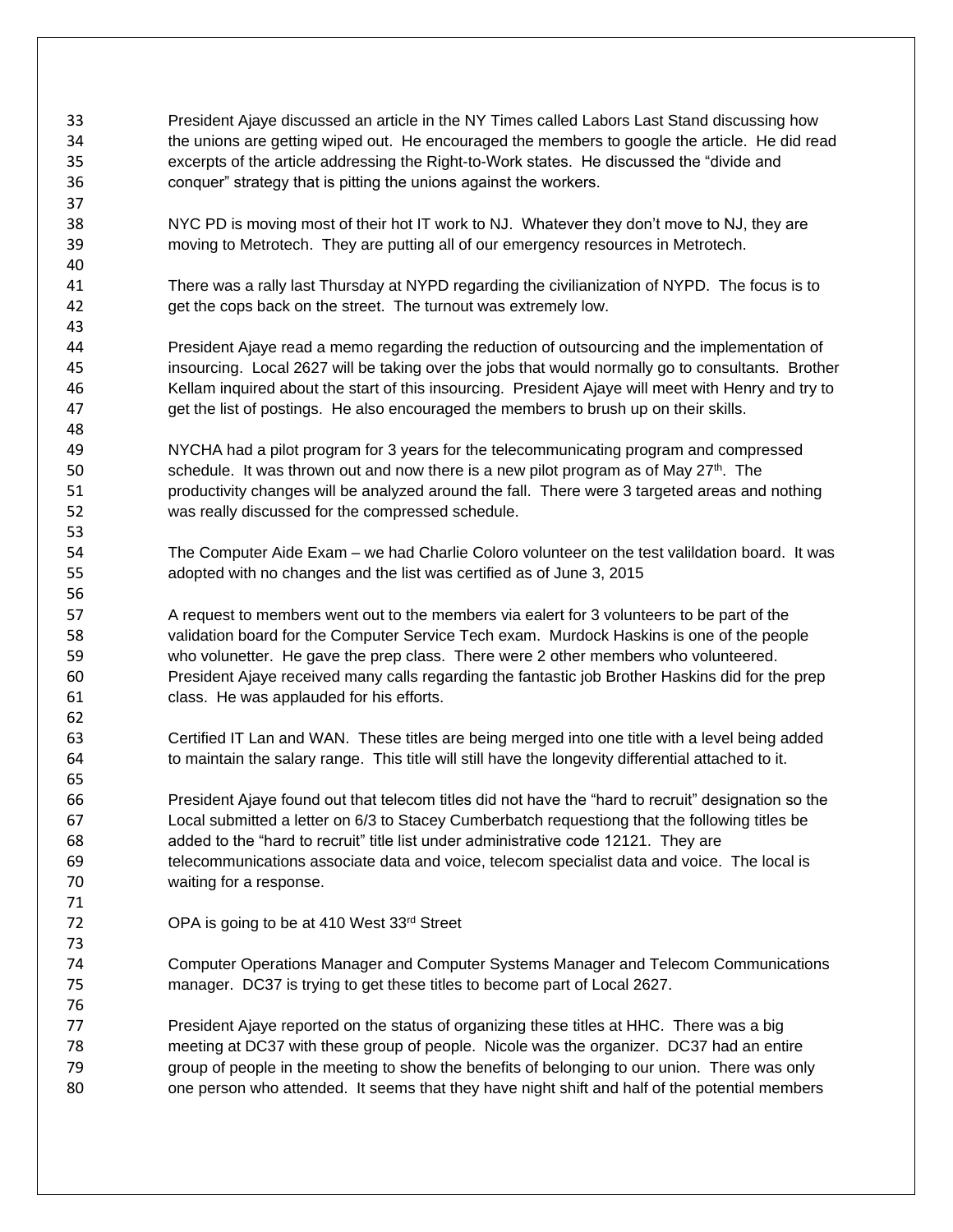- would have been unable to attend because they were on shift. It bring into question the effectiveness of the organizer.
- Mabstoa has also been an issue. President Ajaye provided DC37 a list of 2000 members to the organizing dept 4 years ago and nothing was accomplished.
- There is optimism that things will change now that Henry is diligently working to correct the flaws 88 in the council. There was additional discussion regarding this.
- President Ajaye reminded the members about the Labor Day Parade. We must participate and have a show that labor comes out and is involved. There was discussion.
- **Old Business**

No old business

## **New Business**

 Sister Leibowitz reported on the Civil Service Committee meeting that Commissioner Cumberbatch attended. DC37 brought up serious issues and they seemed receptive. Other glitches regarding the online application will be reviewed. The meeting went well but more could have attended.

- Discussion was held regarding taking exams / getting certified and having an underlying Civil Service title. There are mixed feelings about taking an exam in a lower title and then being made a step-up provisional. Members need to get things in writing and members need to be off probation. Sister Leibowitz reminded that it is imperitave that you fill out all of the required fields. You can get rejected if you do not fill out all of the fields. She also mentioned that you can request that probation be waived up to the last 3 months. Jon Ng reminded the members that they have to work in the field and President Ajaye reminded that your probation gets exteneded if you are on vacation.
- Brother Lanni thanked the Child Scholarship Committee, Artie Kellam, Mohammad Chowdhury and Frank Duram for all of their hard work. There are new guidelines and editable applicatons. The applilcation period was moved a month later to allow applicants to get the required transcripts. The lottery will be held during the November GM meeting
- 112 Jon Ng will be attending local chapter meetings to organize all the city employees. If you have no union, you have no benefits. This is very serious. All members need to be active and involved. DC37 needs the name and numbers of the members. We do not want what happened 115 in Wisconson to happen to us. Our pensions are at risk. There was additional discussion.
- President Ajaye discussed the importance of being a registered voter and voting. He also cited what happened to OTB and its retirees. They lost their pension and medical. He also discussed 118 the importance of donating to P.E.O.P.L.E.